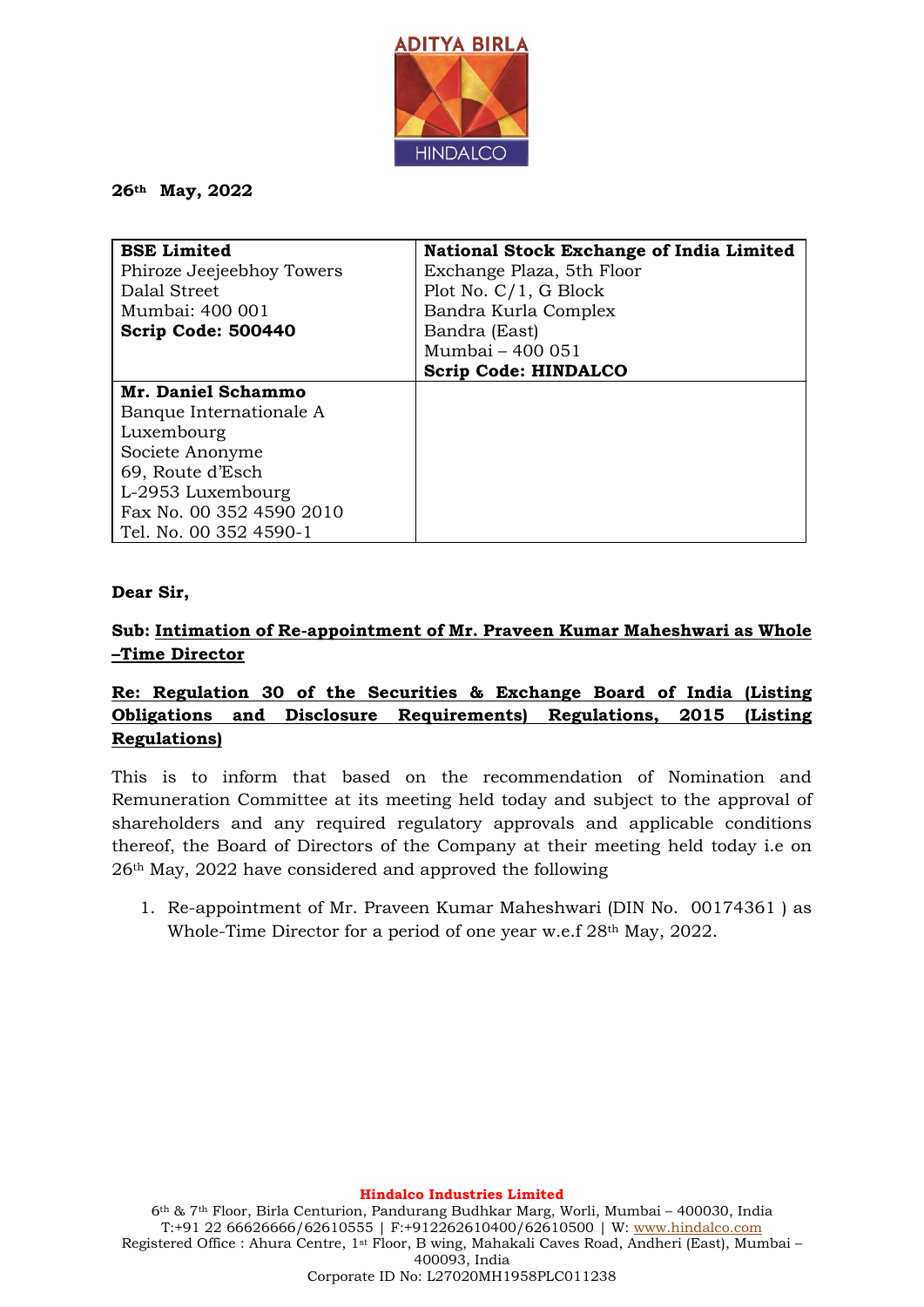

The details as required under SEBI Listing Regulations read with SEBI Circular No. CIR/CFD/CMD/4/2015 dated 9th September, 2015 along with the brief profile is given in Annexure A to this letter.

Thanking you,

Yours faithfully,

For **Hindalco Industries Limited** 

**Anil Malik President & Company Secretary**

**Encl: As above** 

**Hindalco Industries Limited**

 $6^{\rm th}$  & 7th Floor, Birla Centurion, Pandurang Budhkar Marg, Worli, Mumbai – 400030, India T:+91 22 66626666/62610555 | F:+912262610400/62610500 | W: [www.hindalco.com](http://www.hindalco.com/) Registered Office : Ahura Centre, 1st Floor, B wing, Mahakali Caves Road, Andheri (East), Mumbai – 400093, India Corporate ID No: L27020MH1958PLC011238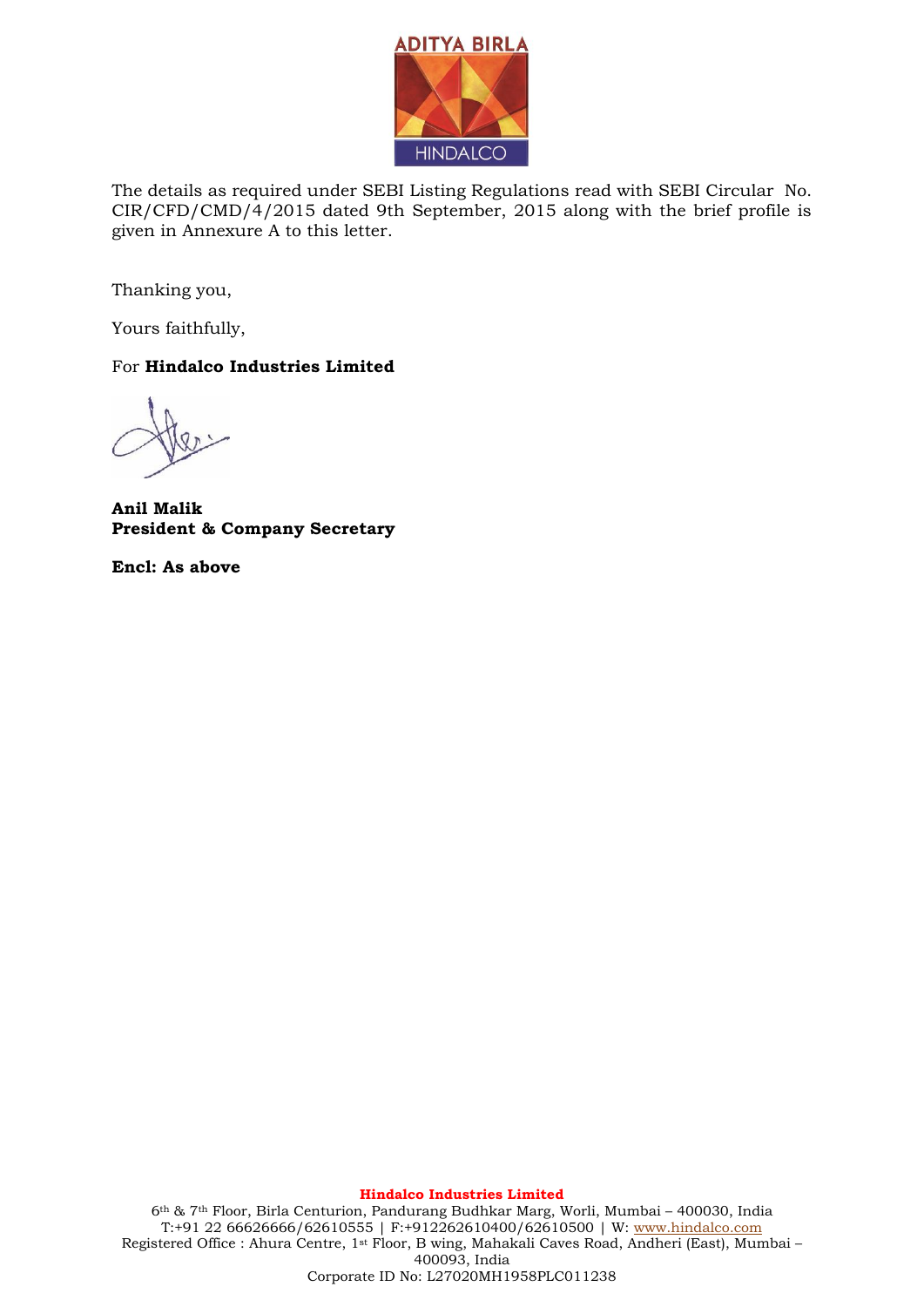

## **ANNEXURE A**

| Name of the Director                                                                  | Mr. Praveen Kumar Maheshwari                                                                                                                                                                                                                                                                                                                                                                                                                                                                                                                                                                     |
|---------------------------------------------------------------------------------------|--------------------------------------------------------------------------------------------------------------------------------------------------------------------------------------------------------------------------------------------------------------------------------------------------------------------------------------------------------------------------------------------------------------------------------------------------------------------------------------------------------------------------------------------------------------------------------------------------|
| <b>DIN</b>                                                                            | 00174361                                                                                                                                                                                                                                                                                                                                                                                                                                                                                                                                                                                         |
| Reason for change viz:<br>appointment,<br>resignation, removal, death or<br>otherwise | Re-appointment of Mr. Praveen Kumar<br>Maheshwari (DIN no. 00174361), Whole -<br>Time Director pursuant to end of his current<br>term for a further period of one year w.e.f<br>28th May, 2022                                                                                                                                                                                                                                                                                                                                                                                                   |
| Date of appointment/eessation<br>(as applicable) & terms of<br>appointment            | Period of one year commencing from 28th<br>May, 2022                                                                                                                                                                                                                                                                                                                                                                                                                                                                                                                                             |
| <b>Brief Profile</b>                                                                  | Mr. Praveen Kumar Maheshwari is an all-<br>India rank holder Chartered Accountant and<br>an MBA from IIM - Ahmedabad, he is<br>presently the Chief Financial Officer of the<br>Company. He has over 39 years of work<br>joining Hindalco<br>experience. Prior<br>to<br>Industries Limited he worked with Bharat<br>Forge Limited as Group CFO & Executive<br>Director - Finance.                                                                                                                                                                                                                 |
|                                                                                       | Mr. Praveen Kumar Maheshwari joined the<br>Company as its Chief Financial Officer in<br>December 2011. In this role, he is responsible<br>for providing strategic leadership on financial<br>matters across all operations of Hindalco<br>with a focus on enhancing shareholder value.<br>He plays a key role in various strategic<br>the Company<br>decisions<br>of<br>and<br>its<br>subsidiaries. At Hindalco he oversees various<br>including Treasury, Accounts,<br>functions<br>Taxation,<br>Risk Management,<br>Secretarial,<br>Relations<br>and<br>Information<br>Investor<br>Technology. |

#### **Hindalco Industries Limited**

6th & 7th Floor, Birla Centurion, Pandurang Budhkar Marg, Worli, Mumbai – 400030, India T:+91 22 66626666/62610555 | F:+912262610400/62610500 | W: <u>www.hindalco.com</u> Registered Office : Ahura Centre, 1st Floor, B wing, Mahakali Caves Road, Andheri (East), Mumbai – 400093, India Corporate ID No: L27020MH1958PLC011238